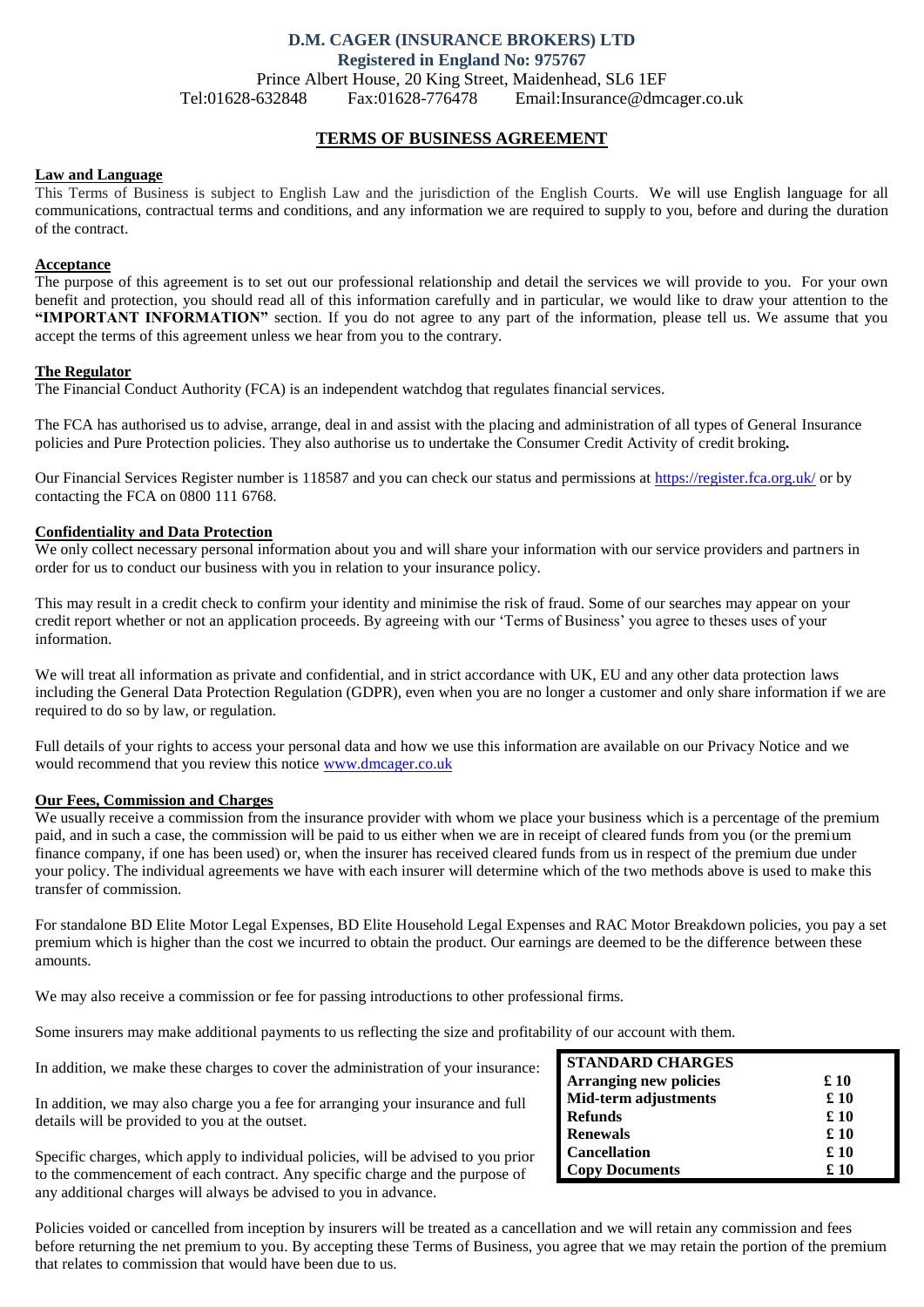You are entitled to request at any time, information about the commissions that we may have received in connection with your insurance. If you want this information please contact us.

#### **Our Service**

We are an insurance distributor (intermediary) and can act both as agent of insurer, and on behalf of you, the customer. We have in place management controls to deal with any conflicts of interest that might arise. Unless we advise you otherwise, we are acting on your behalf.

We also act on behalf of insurers when collecting premiums under risk transfer (See "Money" section)

We will ask questions to enable us to assess reasonably your insurance requirements, this may include checking information that we already hold about you and your existing insurance arrangements with us and other parties.

We will provide you with advice and guidance after assessing your wants and needs and will recommend a suitable policy based on our experience of dealing with similar risks. Or in a small number of cases **w**e will provide you with information only; including generic comparisons between different insurers. You will need to make your own choice as we will not provide you with any advice or specific recommendations.

We will confirm to you the level of service we are providing as part of our sales process. In all cases our service will include arranging and administering your insurance, including helping you with on-going changes.

If we use the services of another intermediary to place your insurance we will advise you of the name of the intermediary we use and the name of the insurer.

#### **Our Customers Best Interests**

Our primary aim is to ensure, for any customer (or potential customer) that we act honestly, fairly and professionally and in the customers best interest including giving customers information they might need to understand the relevance of any information we provide, as well as objectively giving that information when it is most useful to a customer to enable informed decision making.

#### **Our Product Selection**

## **Fair and Personal Analysis**

We offer products from a wide range of insurance companies.

Our selection usually involves presenting to a reasonable number of insurance companies that will insure for the risk at hand, and this is called a fair analysis of the market.

Sometimes we may only approach two or three insurers and this is a limited Panel, or in some cases, we may only approach one insurer. In all cases, we will advise you the basis as part of our selling process. You can also request a list of the companies that form the Panel we have approached.

# **Single Market**

In respect of standalone BD Elite Motor Legal Expenses policies, BD Elite Household Legal Expenses policies, RAC Motor Breakdown Policies and Aviva Private Medical policies we only offer each of these products from one insurer and so do not approach other providers.

#### **Demands and Needs**

#### **A. Consumers**

In assessing your demands and needs we will ask you a number of questions.

It is your responsibility to ensure you give us complete and accurate answers to any such questions, not only when you take out your policy, but also when you decide to renew or make any changes during any term of a contract of insurance (this applies to any changes in information relating to any individual named on the policy.)

We will make a specific personalised recommendation for product suitability based on our understanding and appraisal of your demands and needs requirements. Where we provide you with specific advice, we will give you the relevant information you require, honestly, fairly, and professionally and in a way that is in your best interests (i.e., we will alert you to important terms and conditions about the contract of insurance, and we will provide you that information when it is most relevant). This may include information about comparable products between different product providers, all of which will help you to decide whether to go ahead with any particular contract of insurance.

### **B. Non-Consumers**

If you are dealing with us in a commercial capacity, you will be under a duty to make a fair presentation. You are therefore required to disclose any matter which you know or ought to know that would influence the judgement of an insurer in deciding whether to insure the risk and on what terms.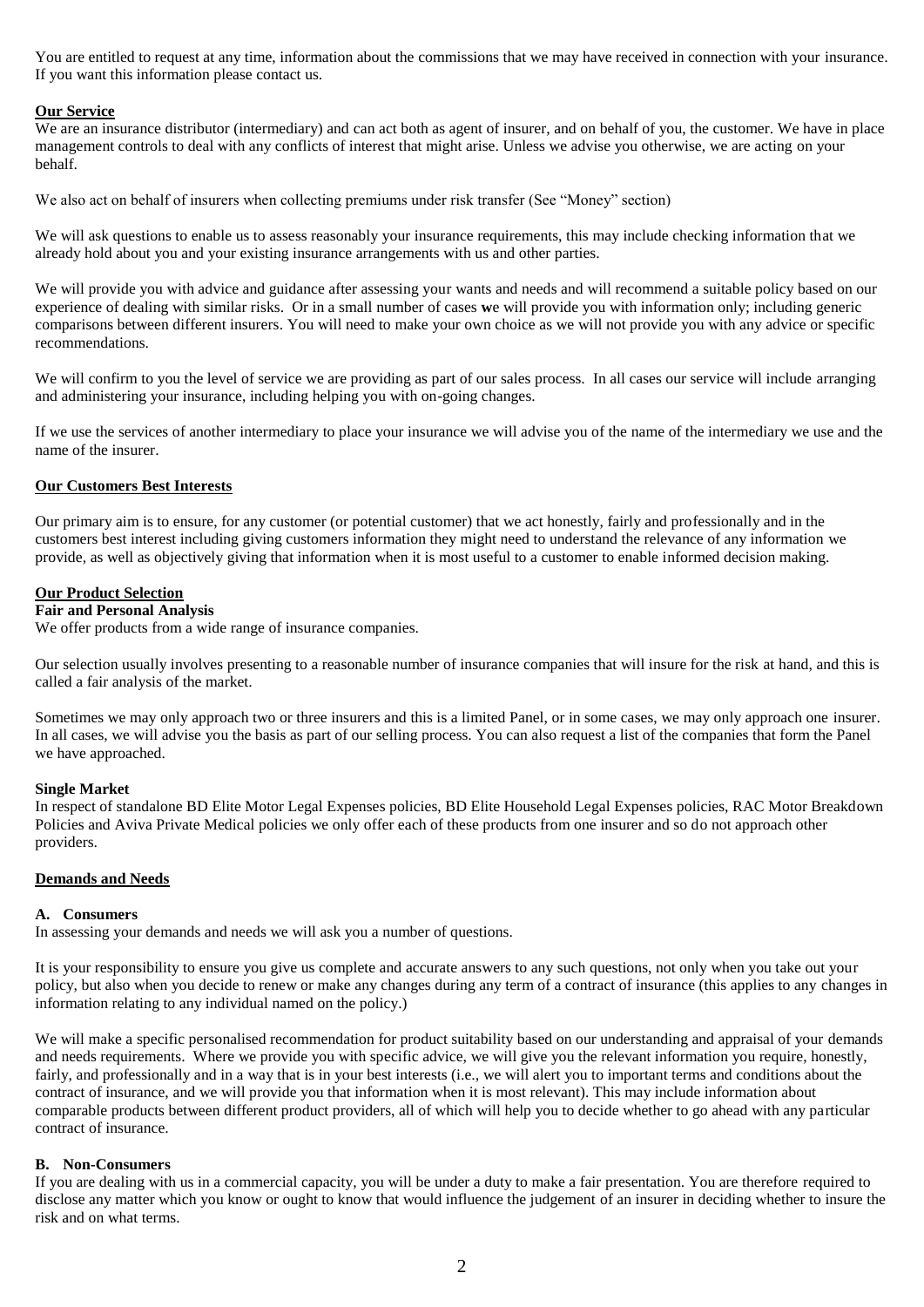If you are unsure whether matter is relevant or not you should provide sufficient information so as to put an insurer on notice that it needs to make further enquiries if necessary.

We will make a specific personalised recommendation for product suitability based on our understanding and appraisal of your demands and needs requirements.

Where we provide you with specific advice, we will give you the relevant information you require, honestly, fairly, and professionally and in a way that is in your best interests (i.e., we will alert you to important terms and conditions about the contract of insurance, and we will provide you that information when it is most relevant).

This may include information about comparable products between different product providers, all of which will help you to decide whether to go ahead with any particular contract of insurance.

### **Financial Strength**

We regularly assess the financial strength of the Insurance Companies and other intermediaries that we deal with. The process usually involves general observation of the financial ratings applied by independent rating agencies such as Standard & Poor's and A M Best published with other readily available information within industry guides, newsletters and press releases. Whilst we take care to deal with companies that maintain reasonable solvency margins, we cannot guarantee their financial ability to pay claims.

# **Money**

We will hold money that you pay to us in accordance with the regulators rules or under a risk transfer agreement with insurers. This will include holding your money in a **non-statutory trust insurer bank account** in accordance with our agreements with Insurance Companies that transfer the risk of money we receive from customers to them. These agreements deem any money you pay to us to be received by them and they will bear the risk of any losses in the event that our firm becomes insolvent. This includes claims money or premium refunds we receive prior to being paid to you.

### **By holding your money in this way, means that in the event that this firm becomes insolvent your money remains protected.**

In arranging your insurance we may employ the services of other intermediaries who are regulated by the FCA and your premium may be passed to these intermediaries for payment to insurers. These firms are also required to hold clients' money in a separate trust account. We will also inform you if at any time we are required to pass your premium to firms that operate outside the UK where the protection may be different. Should you not wish us to pass premiums to a firm outside of the UK, please inform us.

### **Payment Options**

We will provide you with full details of all the payment options available to you when we provide you with your insurance premium.

#### **Premium Finance**

We may be able to arrange finance for insurance instalments through the insurer or through a preferred premium finance provider. We act as a credit broker in arranging premium finance facilities and we will give you further information about this before we finalise your instalment arrangements.

When we are aware there is an alternative premium finance arrangement available, with a lower annual percentage rate, for example direct with your insurer, we will let you know. This will enable you to make an informed decision.

We will not make a specific recommendation or provide you with specific advice, we will give you the relevant information you require, honestly, fairly and professionally and in a way that is in your best interests this may include information about one or more agreements that you may be eligible for, so that you can compare them, which will enable you to make your own choice about whether to go ahead with any particular finance agreement.

#### **Important**

Using premium finance makes the overall cost of the insurance more expensive. We will ask you to confirm that you have actively elected (that you have "opted in") to pay via premium finance.

A full breakdown of the cost of your insurance and the cost of credit will be provided as part of your new business or renewal quotation before you make a decision whether to proceed.

Your agreement will last for 12 months but the premium finance may last for a shorter period.

If you choose to enter a finance arrangement, your details will be passed to a third party (insurer or lender) to enable them to contact you and you should contact us at the address given in this document if you do not want your details passed to that party.

This finance arrangement will be subject to interest charges that we will confirm to you when providing the full details. Importantly, the arrangement you will enter into will be with the finance company not us.It is an entirely separate contract irrespective of the insurance contract. In the event of your failure to meet with the contractual obligations regarding payment the finance provider could approach the insurer to seek a termination of the insurance contract to recoup their outstanding finance arrears. You will be liable to pay their costs and charges if you do not keep up your repayments and cover is cancelled under your policy. This is because the agreement is between you, the policyholder, and the finance company direct, not us or the insurer.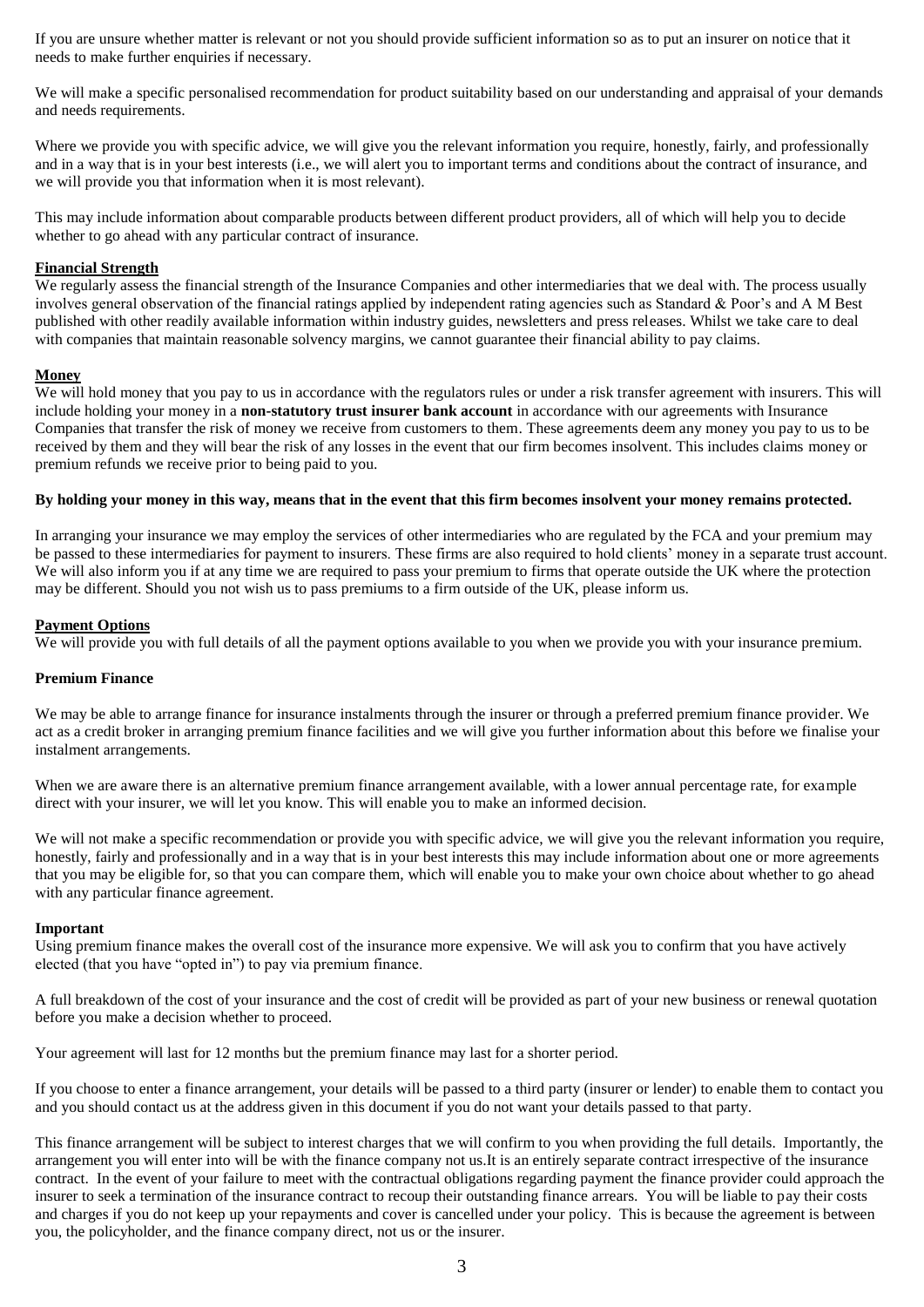It is important that you read the finance agreement that is sent to you before you agree to enter into such an agreement.

For the provision of premium finance facilities, a credit check will be performed if you wish to use this payment.

We do not charge any fees to you for introducing you to a credit provider.

If you are a consumer as defined under the Consumer Credit Act, you will have the benefit of a 14-day cooling off period.

Please note that we only use Creation Consumer Finance Limited for the provision of premium finance facilities.

**Please Note**: Your policy cover will cease if you fail to keep up payments on an instalment agreement or premium finance facility related to it.

# **Your Right to Cancel**

#### **A. Consumers**

Please contact us if you wish to cancel any policy that we have arranged for you. Customers acting outside their trade or profession (Consumers) will usually have a legal right to cancel policies for any reason, subject to no claims having occurred, within 14 days of receiving the full terms & conditions. This period is extended to 30 days for Pure Protection contracts. You will always be advised where this Right applies. A charge may apply for the period of cover provided and, in addition, an administration charge may apply as shown in the charges section above, cancellation under this right must be in writing, prior to expiry of the cancellation period, to our usual office address.

### **B. Non Consumer**

Commercial insurance policies do not routinely have cancellation rights except those available to the insurer. As a Commercial customer, you do not have the same cancellation rights by law as a consumer but may still have specific contract rights and reference should be made to the policy document to ascertain your position.

Where returns of commercial premiums are made on cancellation, it is usually following cancellation by the insurer, not the policyholder. On cancellation of a policy any refund or premium allowed by the insurer will be paid to you after deducting our annual commission and fees.

# **Complaints**

Our aim is always to provide our customers with a first-class service; however we are aware that, occasionally, it is possible that we may fail to meet your expectations. If for any reason we have not met your expectations, let us know as soon as possible, by calling our main office telephone **01628-632848,** or write to Martin Bartholomew at DM Cager (Insurance Brokers) Ltd, Prince Albert House, 20 King Street, Maidenhead, SL6 1EF or email insurance@dmcager.co.uk.

If we are unable to resolve the issue to your satisfaction by the end of the next business day, we will formally investigate the matter. You will receive an acknowledgement of the matter together with a copy of our complaints procedure promptly and certainly within 5 working days. We will then aim to investigate and provide a resolution as quickly as possible, informing you of a final response no later than 8 weeks.

If you are not happy with our response, or the position after a period of 8 weeks, you may be eligible to refer your complaint to the Financial Ombudsman Service (FOS) for an independent assessment and opinion.

The FOS Consumer Helpline is on **0800 023 4567** (free for people phoning from a "fixed line" (for example, a landline at home) or **0300 123 9123** (free for mobile-phone users paying monthly charge for calls to No's starting 01 or 02). Alternatively you can contact them at Financial Ombudsman Service, Exchange Tower, Harbour Exchange Square, London, E14 9SR. [www.financial-ombudsman.org.uk](http://www.financial-ombudsman.org.uk/)

In addition to your rights under our Terms of Business Agreement (TOBA), you also have the right to raise a privacy complaint if you feel your personal information has been mishandled. If we are unable to resolve this you are entitled to complain directly to the Information Commissioner's Office (ICO) [www.ico.gov.uk](http://www.ico.gov.uk/) or by telephone on 0303 123 1113

#### **A full copy of our complaints procedure is available on request.**

# **Financial Services Compensation Scheme (FSCS)**

If we are unable to meet our obligations, you may be entitled to compensation from the FSCS. If we have advised or arranged insurance for you this will be covered for 90% of a claim, without any upper limit, however claims under compulsory insurance, professional indemnity insurance and certain claims for injury, sickness or infirmity of the policyholder are protected at 100%. Further information is available from the FSCS helpline on 0800 678 1100 or 020 7741 4100 and [www.fscs.org.uk.](http://www.fscs.org.uk/)

The FSCS is the UK's statutory fund of last resort for customers of authorised financial services firms. Compensation is usually payable if an authorised firm is unable or unlikely to pay claims usually because it has ceased trading or become insolvent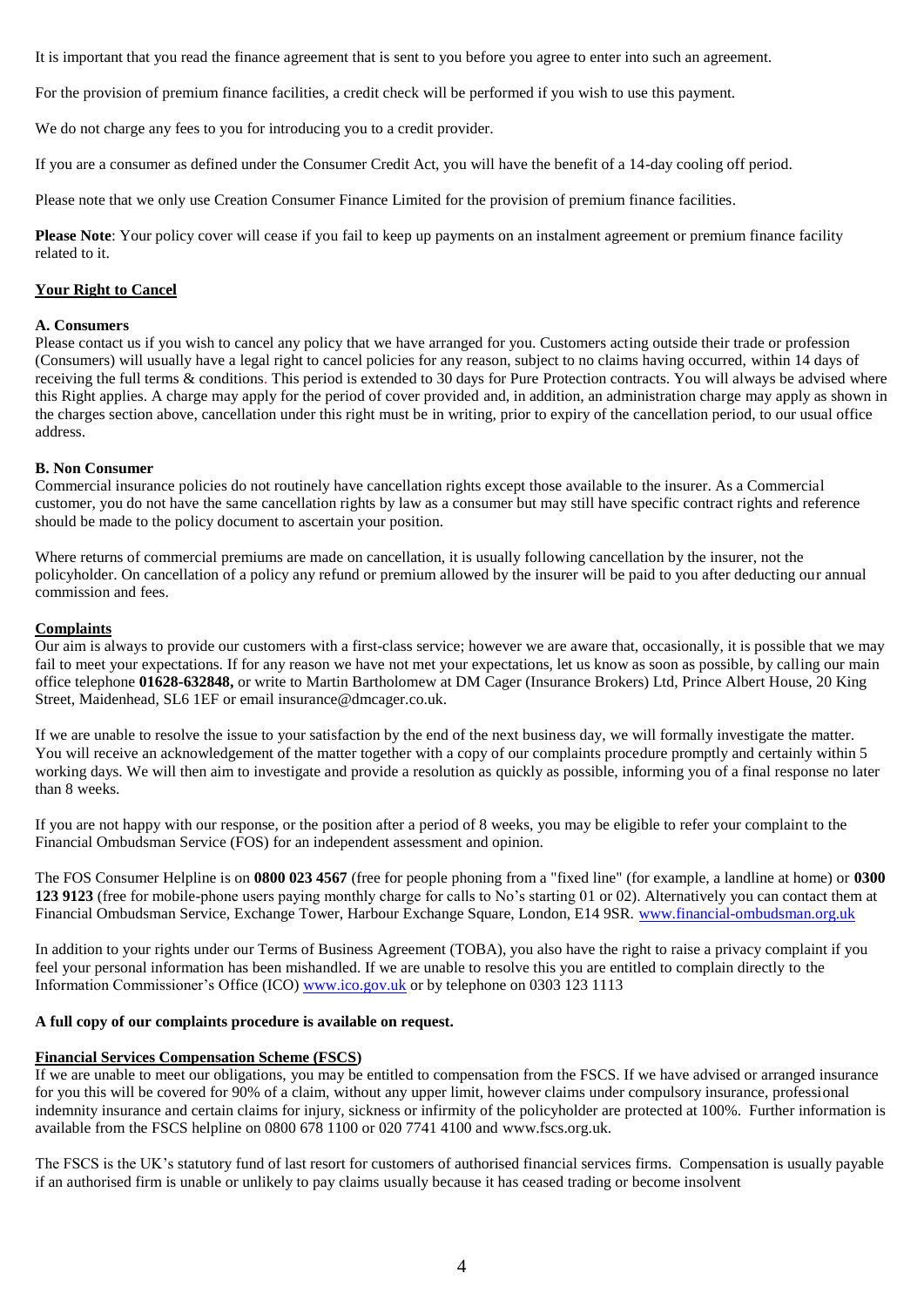# **Limit of Liability**

This clause restricts the amount that may be recoverable because of our negligence. Other than injury or death of any person (for which no cap on liability will apply), our liability to you for the services we provide shall not exceed £4,000,000 for any one event or connected events.

# **Insurance Premium Tax (IPT)**

Your premium detailed in the policy will include IPT at the prevailing rate. Should the rate of IPT be amended by the Government, your premium will be amended by the insurer to reflect the change.

Some polices are subject to Value Added Tax (VAT) not IPT and should the rate of VAT be amended by the Government, your premium will be amended by the insurer to reflect the change.

# **Training**

We maintain training to a minimum standard to ensure our workforce is appropriately skilled but where specialism in particular activities is required, we have in place more detailed requirements, including the need for our staff to attain a professional qualification where relevant.

# **Termination**

You may cancel this agreement with us at any time. You must provide at least 7 days written notice of instructions. We also reserve the right to cancel this agreement at any time. In either event, we will provide you with reasonably sufficient time to re-arrange your insurance and we will notify you of termination in writing together with an explanation if appropriate.